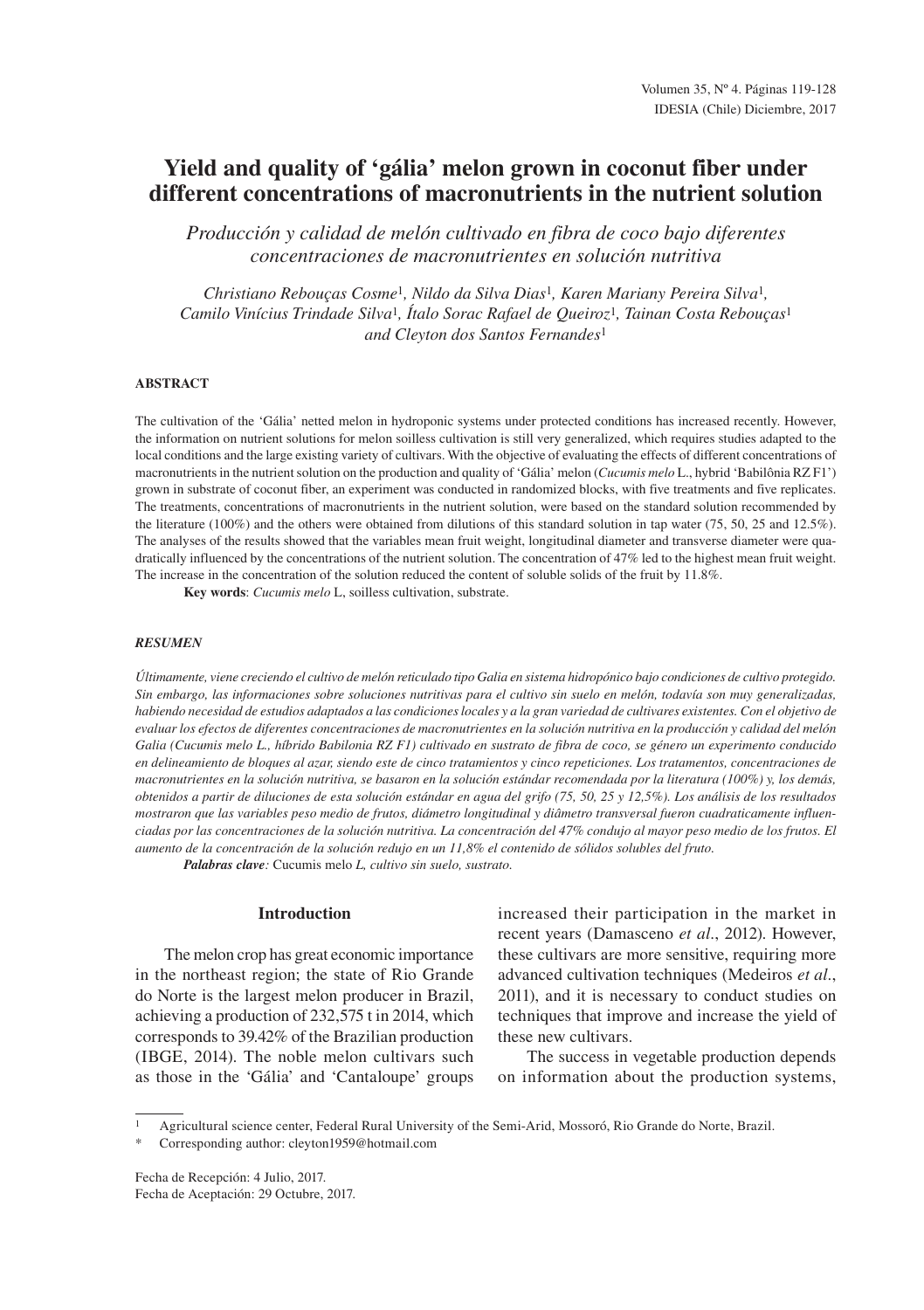management and especially nutrition (Furlani *et al.*, 1999). According to Dias *et al.* (2006), the success of hydroponic cultivation systems is associated with the balanced application of the nutrient solution, and in the case of melons there has been a positive response regarding the effects of the nutrient solution, resulting in the increase of yield and quality of the fruits.

It has been common to use coconut husk fiber as a growing medium for the plant, a renewable and ecologically correct substrate, with the aim of allowing cultivation in areas with soil contamination problems and favoring the production (Cardoso *et al.*, 2009). Coconut fiber has been recommended as substrate of open hydroponic cultivation systems to attenuate the effects of the high salinity of the nutrient solution on the melon plants (Dias *et al.*, 2011). It is also important to consider the relevance of using organic residues in agriculture, which through modern production techniques aims to increase yield and mitigate adverse environmental impacts.

Considering the necessity of more specific studies on the fertilization for each species associated with the production system and with the local climate conditions, this study aimed to evaluate the effects of applying different concentrations of macronutrients in the nutrient solution on the production and quality of 'Gália' melon grown in coconut fiber in the region of Mossoró-RN, Brazil.

## **Material and methods**

The experiment was carried out from February to May 2015 in a protected environment of the Department of Environmental and Technological Sciences of the Federal Rural University of the Semi-Arid, located in the municipality of Mossoró-RN, Brazil (5º11' S; 37º20' W at 18 m altitude).

The protected environment was composed of an arched cover, 6.4 m wide and 18 m long with ceiling height of 3.0 m, covered with low-density polyethylene film with anti-ultraviolet additive and thickness of 150 µm, protected on the sides with 50% black screen.

A weather station (Irriplus E500) was installed to monitor the microclimate of the cultivation environment, recording temperature and relative humidity daily (Figure 1 and Figure 2, respectively).



Figure 1. Minimum, medium and maximum daily temperature during the experimental period.



Figure 2. Minimum, medium and maximum daily relative humidity during the experimental period.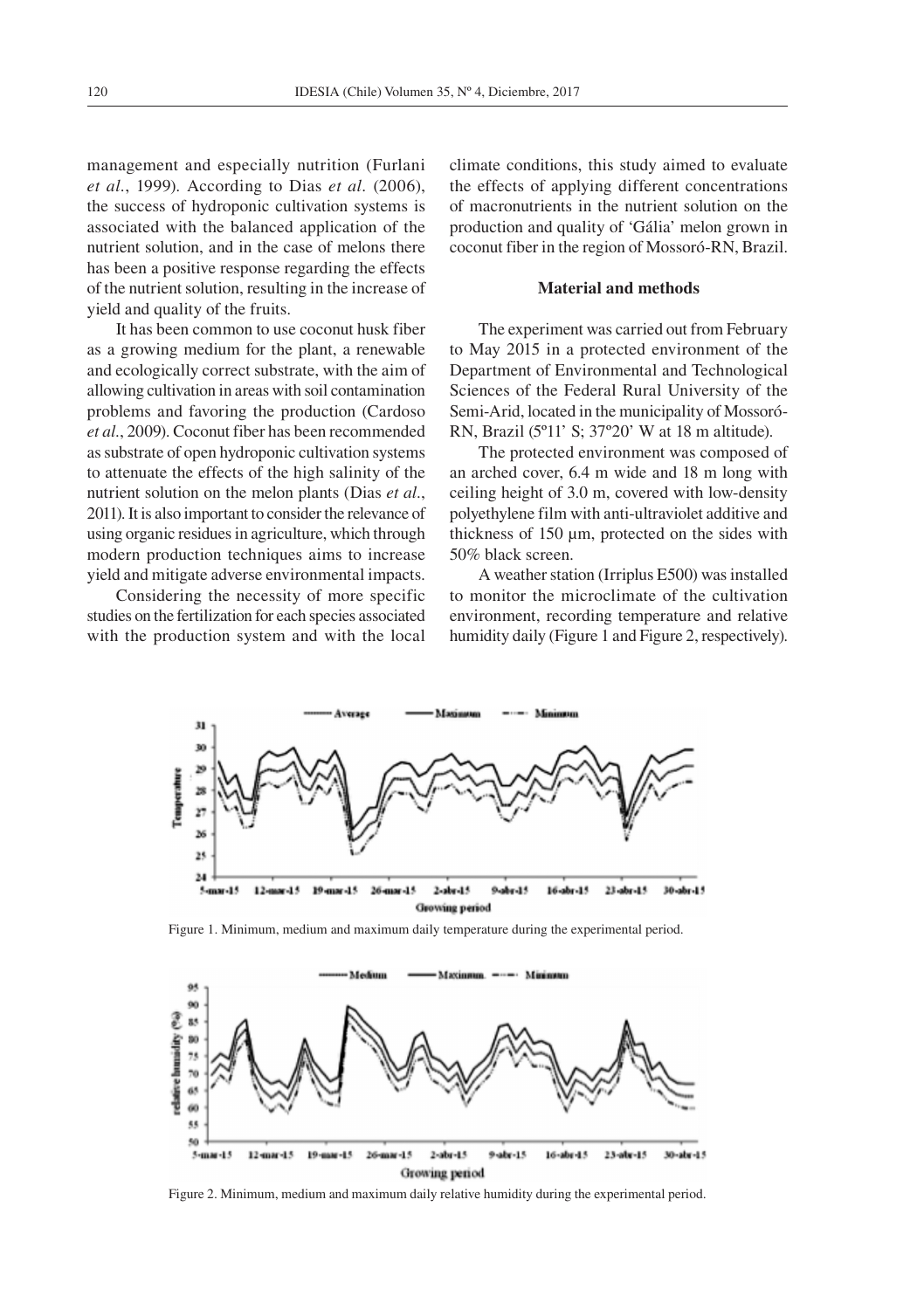The experimental design was randomized blocks, with 5 treatments and 5 blocks, totaling 25 experimental plots. The treatments consisted of five concentrations of macronutrients (N, P, K; Ca, Mg and S) in the standard nutrient solution:  $C_2$  = 75%,  $C_3 = 50\%$ ,  $C_4 = 25\%$  and  $C_5 = 12.5\%$  and  $C_1$ = 100% of the standard solution for the melon crop proposed by Furlani *et al.* (1999). The composition of nutrients used in the nutrient solutions of the

The nutrient solutions were composed of commercial fertilizer salts for the macronutrients and analytical reagents for the micronutrients (Table 2). The concentrations of the nutrient solutions were

melon crop are presented in Table 1.

obtained from the dilutions of the standard solution in water from the municipal water supply system to compose the treatments. The nutrient solutions were renewed weekly to maintain the initial concentration of the treatments. After the addition of macro- and micronutrients in the nutrient solution, its electrical conductivity (EC, in  $dS$  m<sup>-1</sup>) was monitored; pH was always maintained in the range from 5.5 to 6.6.

The nutrient solution was applied by an automatic irrigation system with one emitter per plant (microtubes with  $\varnothing = 1$  mm). Six daily irrigations were applied to maintain the substrate in the pots at the maximum water storage capacity. The nutrient supply system was cut when drainage

Table 1. Composition of the nutrient solutions of the treatments based on the standard solution.

| Concentrations | N     | K     | P    | Ca    | Μg   | S          | B   | Cu  | Mn  | Mo   | Zn  | Fe  |
|----------------|-------|-------|------|-------|------|------------|-----|-----|-----|------|-----|-----|
| $(\%)$         |       |       |      |       |      | $mgL^{-1}$ |     |     |     |      |     |     |
| 100            | 210.5 | 270   | 50   | 170   | 40   | 52         | 0.5 | 0.1 | 0.5 | 0.05 | 0.3 | 2.2 |
| 75             | 157.9 | 202.5 | 37.5 | 127.5 | 30.0 | 39.0       | 0.5 | 0.1 | 0.5 | 0.05 | 0.3 | 2.2 |
| 50             | 105.3 | 135.0 | 25.0 | 85.0  | 20.0 | 26.0       | 0.5 | 0.1 | 0.5 | 0.05 | 0.3 | 2.2 |
| 25             | 52.6  | 67.5  | 12.5 | 42.5  | 10.0 | 13.0       | 0.5 | 0.1 | 0.5 | 0.05 | 0.3 | 2.2 |
| 12.5           | 26.3  | 33.8  | 6.3  | 21.3  | 5.0  | 6.5        | 0.5 | 0.1 | 0.5 | 0.05 | 0.3 | 2.2 |

Table 2. Quantities of fertilizers and reagents used to compose the nutrient solutions.

|                          |                                          | Concentrations $(\% )$                              |        |        |                          |        |       |  |
|--------------------------|------------------------------------------|-----------------------------------------------------|--------|--------|--------------------------|--------|-------|--|
| Fertilizers and reagents |                                          |                                                     | 100    | 75     | 50                       | 25     | 12.5  |  |
|                          |                                          |                                                     |        |        | Amount (g $100 L^{-1}$ ) |        |       |  |
|                          | Calcium nitrate                          | $Ca - 19%$<br>$N-NO_3 - 14.5\%$<br>$N-NH_4 - 1.0\%$ | 89.500 | 67.125 | 44.750                   | 22.375 | 8.391 |  |
| Macronutrients           | Potassium nitrate                        | $K - 36.5\%$<br>$N-NO_3 - 13.0\%$                   | 74.000 | 55.500 | 37.000                   | 18.500 | 6.938 |  |
|                          | Purified monoammonium<br>phosphate (MAP) | $N-NH_4 - 11.0\%$<br>$P - 26%$                      | 19.200 | 14.400 | 9.600                    | 4.800  | 1.800 |  |
|                          | Magnesium sulfate                        | $Mg - 10.0\%$<br>$S - 13.0\%$                       | 40.000 | 30.000 | 20.000                   | 10.000 | 3.750 |  |
|                          | Copper sulfate                           | $Cu - 13\%$                                         | 0.077  | 0.077  | 0.077                    | 0.077  | 0.077 |  |
| Micronutrients           | Zinc sulfate                             | $Zn - 22%$                                          | 0.135  | 0.135  | 0.135                    | 0.135  | 0.135 |  |
|                          | Manganese sulfate                        | $Mn - 26%$                                          | 0.190  | 0.190  | 0.190                    | 0.190  | 0.190 |  |
|                          | Boric acid                               | $B - 17\%$                                          | 0.059  | 0.059  | 0.059                    | 0.059  | 0.059 |  |
|                          | Sodium molybdate                         | Mo - $39\%$                                         | 0.013  | 0.013  | 0.013                    | 0.013  | 0.013 |  |
|                          | Fe-EDTA                                  | Fe - 13%                                            | 1.694  | 1.694  | 1.694                    | 1.694  | 1.694 |  |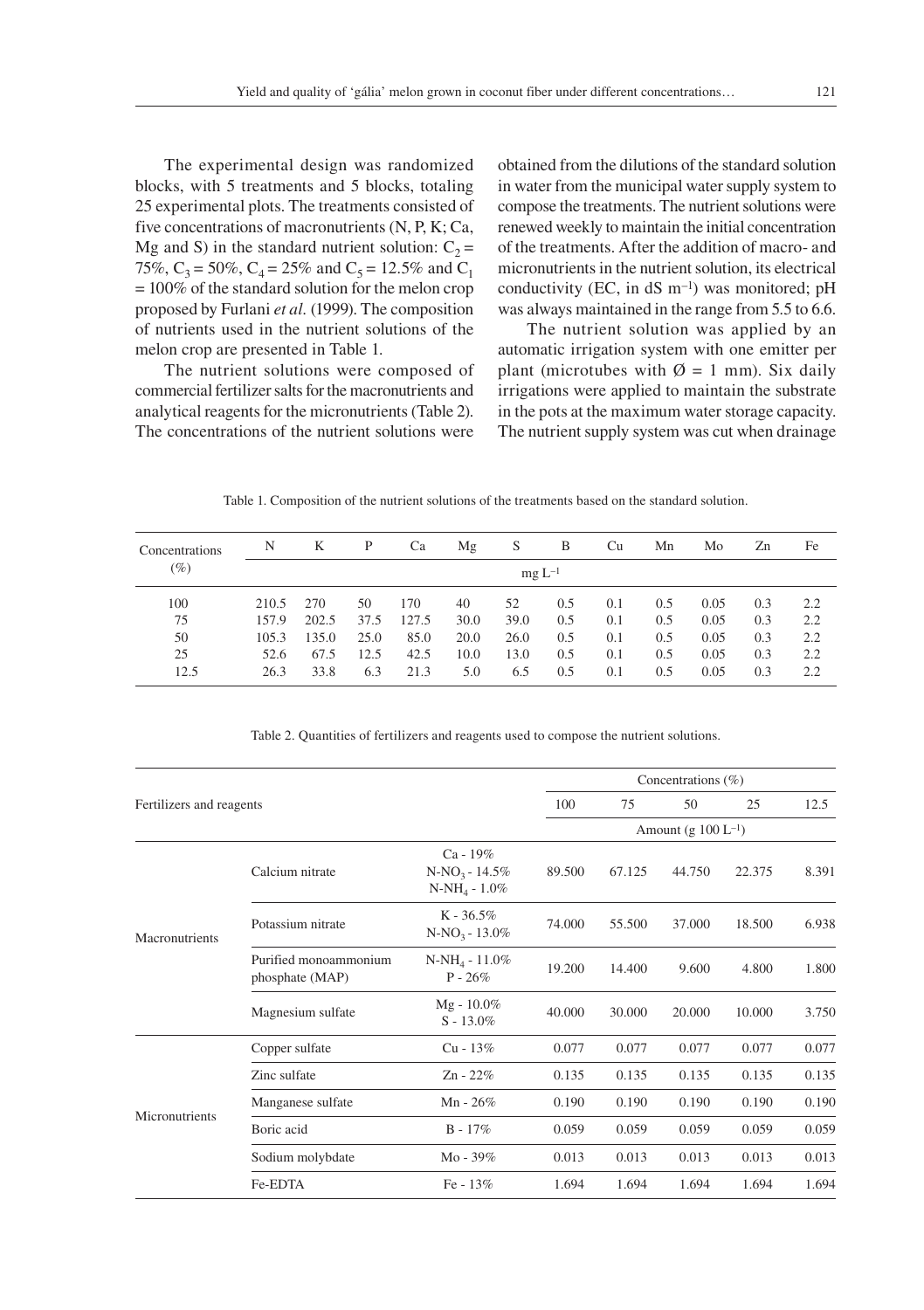occurred, and subsequently the drained nutrient solution, stored in a 0.5-L container installed in each pot, was recirculated to the pot.

The seedlings of 'Gália' melon (hybrid 'Babilônia RZ F1' - Rijk Zwaan®) were produced on polystyrene trays with 128 cells containing coconut fiber substrate and manually irrigated with tap water.

After transplantation, the melon plants were trained vertically using a single stake with raffia ribbon fixed to a wire at height of about 2.0 m above the cultivation line. The other cultivation and phytosanitary practices were performed as necessary, according to alternative and conventional methods. The basal secondary branches with height of up to approximately 20 cm were eliminated, leaving only the main branch. Pruning was performed weekly to eliminate lateral sprouts, leaving only the sprouts intended for fruit development, which were subsequently cut at the first leaf after the fruit.

Pollination was performed manually in the first hours of the morning 35 days after germination. After fruit setting, thinning was performed leaving 2 fruits per plant. The phytosanitary control was made based on technical recommendations, through preventive and control applications, with pesticides every seven days on average, and always when necessary.

The fruits were harvested 60 days after transplantation (DAT) for the analyses of the parameters of production and post-harvest physicochemical quality: mean fruit weight, longitudinal and transverse fruit diameters, fruit shape index, relationship between shape and the

internal transverse and longitudinal cavities of the fruit, rind and pulp thickness, pulp firmness, soluble solids, Titratable acidity, juice pH, maturation index.

The data obtained were subjected to analysis of variance and polynomial regression using the program Assistat®, and Microsoft Excel® to build the graphs.

# **Results and discussion**

### **Fruit production**

According to the analysis of variance, there was a significant quadratic effect  $(p < 0.01)$  of the concentrations on the variables mean fruit weight, fruit production and yield (Table 3). Mean weight of the melon fruits reached its maximum of 632.58 g plant–1 for a nutrient solution concentration estimated at 47%; therefore, it is close to concentration  $C_3$ (50%), with reduction of the mean weight from this concentration on (Figure 3). The lowest mean fruit weight  $(503.89 \text{ g plant}^{-1})$  was observed in the plots of the treatments fertigated with the concentration of 100% standard solution, with reduction of 20.34% in mean fruit weight in relation to the maximum estimated value. These values were lower than those obtained by Mascarenhas *et al.* (2010), who found mean values from 880 to 960 g in 'Néctar' hybrid melon.

The reduction in mean fruit weight with the increase in the nutrient solution concentration observed in the present study may be related to the high salinity of the substrate, caused by the gradual

Table 3. Summary of the analysis of variance for mean fruit weight (MFW), fruit production (FP) and yield (Y) of 'Gália' melon, as a function of the different concentrations of the nutrient solution.

|                 |    | Mean square             |                |                 |  |  |  |  |
|-----------------|----|-------------------------|----------------|-----------------|--|--|--|--|
| SV              | DF | <b>MFW</b>              | <b>FY</b>      | Y               |  |  |  |  |
| Concentrations  | 4  | 15204.26**              | 60817.034**    | 380106.7563**   |  |  |  |  |
| <b>Blocks</b>   | 4  | 164.56344 <sup>ns</sup> | 658.25339ns    | 4114.11423ns    |  |  |  |  |
| Linear model    |    | 11205.15578*            | 44820.59916*   | 280129.41841*   |  |  |  |  |
| Quadratic model |    | 42849.12099**           | 171396.44437** | 1071228.14842** |  |  |  |  |
| Cubic model     |    | 6157.05726ns            | 24628.19353ns  | 153926.37604ns  |  |  |  |  |
| Error           | 16 | 1366.482                | 5465.9311      | 34162.06788     |  |  |  |  |
| Total           | 24 |                         |                |                 |  |  |  |  |
| $CV \%$         |    | 6.33                    | 6.33           | 6.33            |  |  |  |  |

\*\* = significant at the 1% level of probability (p < 0.01); \* = significant at the 5% de level of probability (0.01  $\le$  p < 0.05); ns = not significant ( $p > = 0.05$ ). SV = Source variation; DF = Degrees of freedom; CV = Coefficient of variation.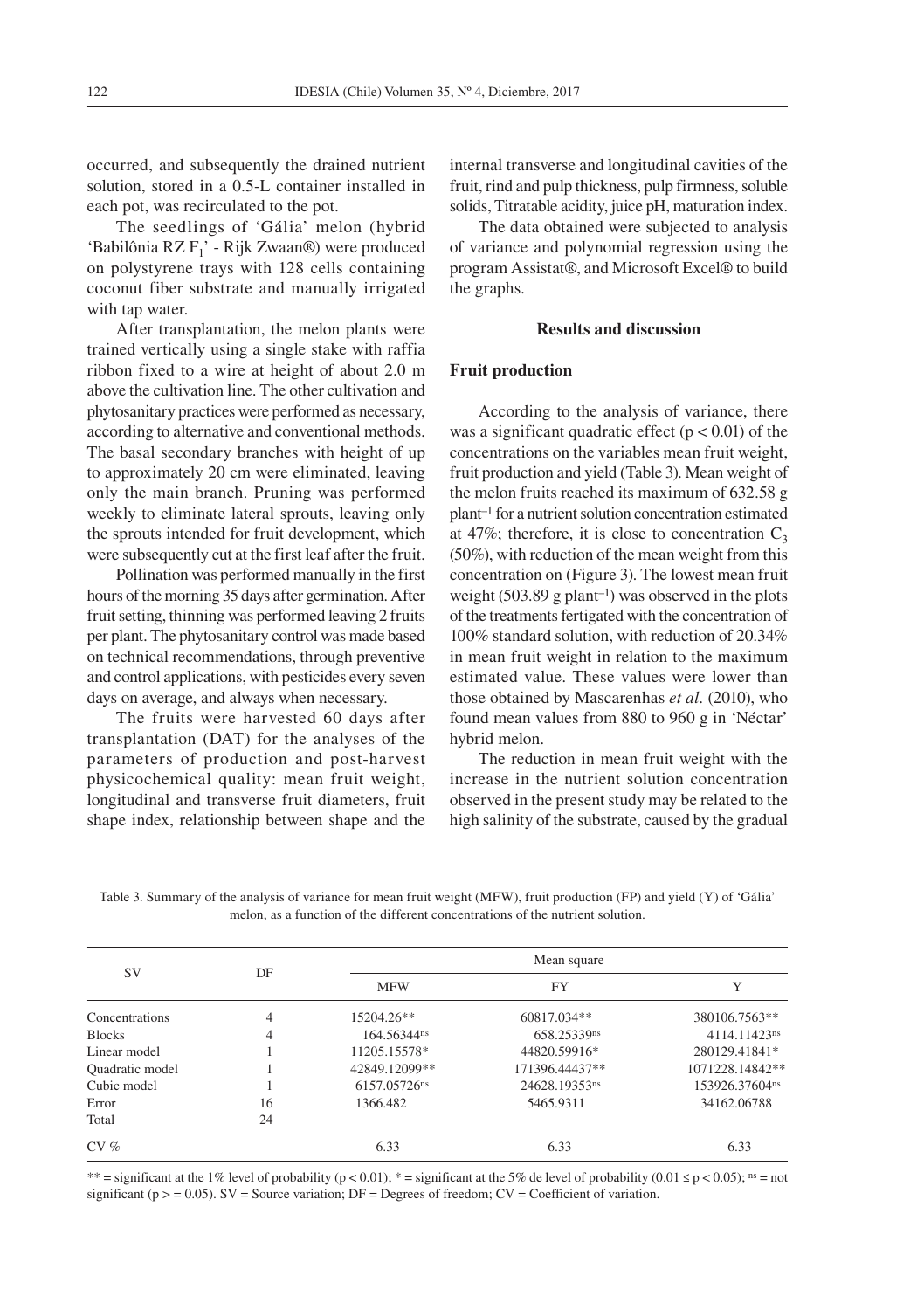

Figure 3. Mean fruit weight as a function of the nutrient solution concentration.

accumulation of the applied fertilizer salts, which reached 2.2 dS m<sup>-1</sup> at 45 DAT and 3.1 dS m<sup>-1</sup> at 60 DAT for the concentration  $C_1$ .

Considering that the 'Gália' melon packing box for exportation generally has a capacity for 5 kg, holding 4 to 9 fruits (EMBRAPA, 2010) and the minimum fruit weight for exportation of 555 g (Filgueiras *et al.*, 2000), from the concentration of 12.5% up to 88%, the produced fruits had the minimum size for exportation.

Purquerio *et al.* (2003) grew 'Bônus nº 2' melon in NFT hydroponic system and observed that the increase of N concentration in the nutrient solution reduced the mean weight of the fruits. The authors obtained mean weights of 675, 655 and 624 g fruit<sup>-1</sup>, at N concentrations of 237, 248 and 300 mg  $L^{-1}$ , respectively.

Dias *et al.* (2011) observed reduction in the relative yield of melon grown in coconut fiber under different phases of exposure to the salinity of the nutrient solution. These authors reported reductions of 7.10, 5.70 and 9.7% per unit increase in the solution EC for the exposure periods of 10-30, 31-50 and 51-70 DAT, respectively. The authors concluded that the observed relative reductions are due to the effects of the nutrient solution osmotic potential on the melon plants cultivated in a hydroponic system.

For 'Gália' melon (hybrid 'Néctar') cultivated in soil, Melo *et al.* (2011) established the ECw of 1.48  $dS$  m<sup>-1</sup> as the limit capable of producing minimum relative yield of 90%. Dias *et al.* (2010) grew 'Cantaloupe' melon in a hydroponic system with coconut fiber and observed threshold salinity of the melon crop for mean fruit weight of  $1.66$  dS m<sup>-1</sup> and relative loss of 7.48% per  $dS$  m<sup>-1</sup>.

There was a quadratic effect on mean fruit production and yield, with values of fruit production and total yield of 1265.12 g plant<sup>-1</sup> and 3,171.70 g m<sup>2</sup> for a concentration of 47% of the standard solution (Figure 4 a and b).

The climate condition also influenced the reduction of fruit weight and mean yield observed in the present study because rainfall occurred during the experimental period, with increase in relative air humidity (Figure 3). Conditions of relative air humidity above 75% lead to the formation of lowquality fruits and presence of diseases in the crop (EMBRAPA, 2010).

## **Fruit quality**

Based on the analysis of variance, the concentrations of the nutrient solutions significantly influenced all analyzed quality parameters except fruit shape index. There was a quadratic effect of the nutrient solution concentration on the parameters



Figure 4. Fruit production (a) and yield (b) as a function of the nutrient solution concentration.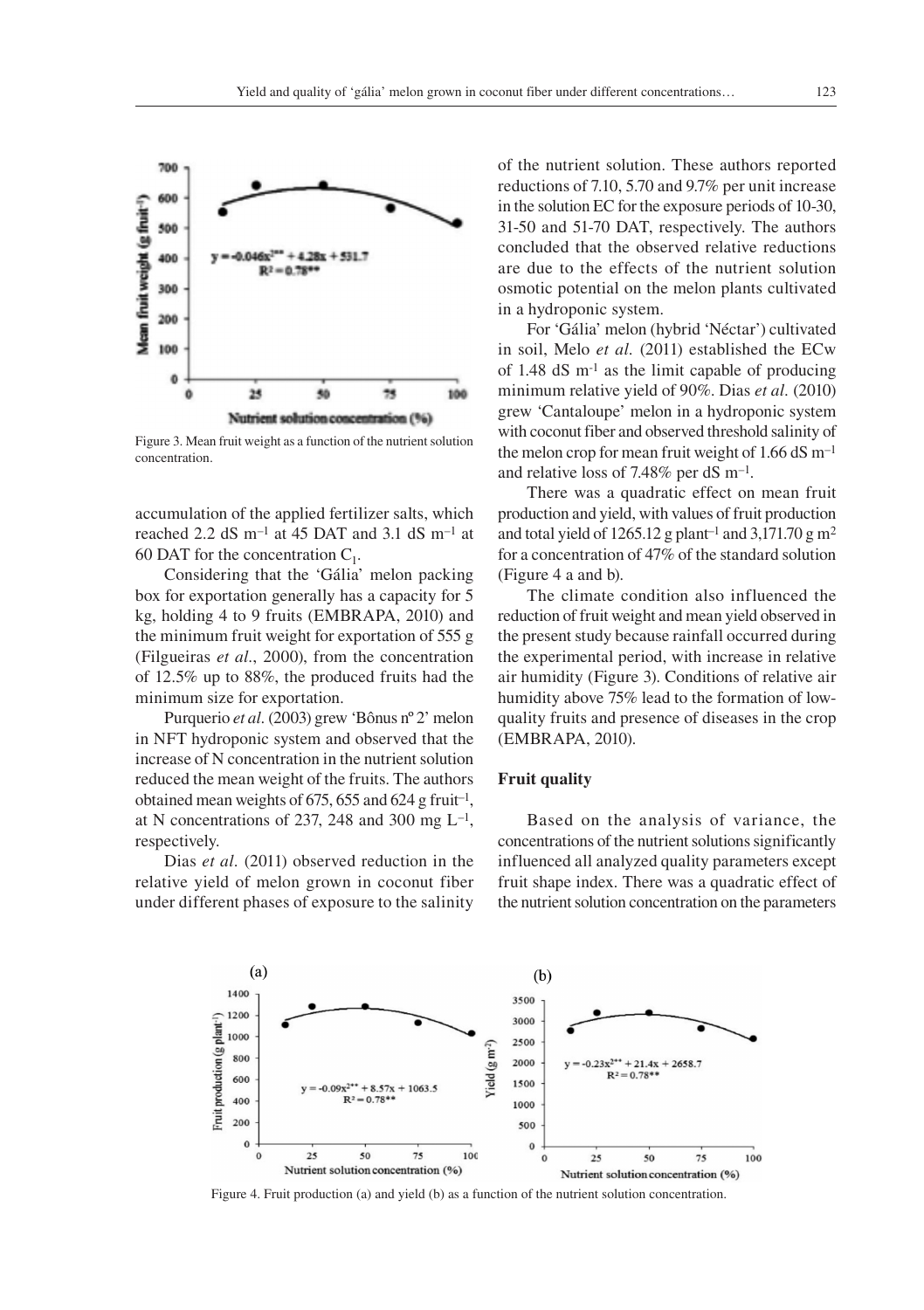fruit longitudinal diameter, transverse diameter, transverse cavity and pulp thickness, and linear effect on the parameters longitudinal cavity and pulp firmness (Table 4).

The maximum value of TD was obtained at a concentration of 39% (10.66 cm), while the LD was 11.16 cm, obtained at the concentration of 37% (Figure 5). These values are close to those observed by Rocha *et al.* (2010) for 'Gália' melon (hybrid 'Solar King'), equal to 11.96 cm of TD and 12.91 cm of LD. Purquerio & Cecílio Filho (2005), in 'Bônus nº 2' melon hybrids in NFT cultivation, observed reductions in the longitudinal and transverse diameters of the fruits with the increase of N concentration in the nutrient solution.

The fruit shape index (FSI) did not have significant fit to any mathematical model, showing a mean value of 1.04. According to the FSI classification proposed by Morais *et al.* (2004), the fruits of the present study are spherical. Rocha *et al.* (2010) also obtained fruits of 'Gália' melon classified as spherical, but with FSI slightly higher than those of the present study (1.08). Pádua *et al.* (2003) claim that all shapes are accepted by the market, but spherical fruits are the most adequate for arrangement in packages and for transport.

The transverse cavity of the fruit (TC) fitted to a decreasing linear model with the increase in the nutrient solution concentration (Figure 6a). The obtained TC values ranged from 4.14 to 4.64, from the highest to the lowest nutrient solution concentration. Nunes *et al.* (2004) obtained higher values of internal cavity for six hybrids

of 'Gália' melon cultivated in soil, with mean value of 5.94 cm.

The longitudinal cavity (LC) fitted a cubic model, with highest value (8.40 cm) at a concentration of 35% (Figure 6b). According to Charlo *et al.* (2009), the internal cavity of the fruit is a characteristic that is genetically defined and little influenced by the environment, which must be taken into consideration, because the lower the diameter of the locus, the greater the resistance of the fruit to transport, thus improving its conservation.

Rind thickness (RT) showed a cubic response (Figure 7a). The lowest value was obtained at the concentration  $C_5$  (0.42 cm). From this point on, there was an increase due to the increment in the nutrient solution concentration until concentration  $C_4$ , remaining between 0.5 and 0.6 cm until  $C_2$ , where it tended to increase again up to the maximum value of 0.83 cm in  $C_1$ .

There was a general trend for fruits with thicker rind as the amount of fertilizer applied to the plant increased. These values are consistent with those obtained by Folegatti *et al.* (2004), who reported RT between 0.485 and 0.758 cm for netted melon, cultivar 'Bônus II'.

For pulp thickness (PT) the behavior was quadratic, with maximum value of 2.9 cm at a concentration of 42% (Figure 7b). Similar PT values, between 2.55 and 3.38 cm, were obtained by Nunes *et al.* (2004) for six hybrids of 'Gália' melon cultivated in the Mossoró-Assu agricultural center, and also by Folegatti *et al.* (2004), who observed means between 2.82 and 3.77 cm for

Table 4. Analysis of variance (ANOVA) for longitudinal diameter (LD), transverse diameter (TD), fruit shape index (FSI), transverse cavity (TC), longitudinal cavity (LC), pulp thickness (PT), rind thickness (RT) and pulp firmness (PF) of 'Gália' melon (hybrid 'Babilônia RZ F1') as a function of different concentrations of the nutrient solution.

| SV                     |    | Mean square             |            |                         |                        |                        |                         |              |                         |  |
|------------------------|----|-------------------------|------------|-------------------------|------------------------|------------------------|-------------------------|--------------|-------------------------|--|
|                        | DF | LD                      | TD         | <b>FSI</b>              | TC                     | LC                     | PT                      | <b>ST</b>    | FP                      |  |
| Concentrations         | 4  | $0.84165*$              | $0.6343*$  | $0.00011$ <sup>ns</sup> | $0.295**$              | $0.6624*$              | $0.18658*$              | $0.10871**$  | 11.74706**              |  |
| <b>Blocks</b>          | 4  | $0.19490$ <sup>ns</sup> | 0.38178ns  | $0.00203$ <sup>ns</sup> | $0.1550*$              | $0.1142$ <sup>ns</sup> | $0.03640$ <sup>ns</sup> | $0.02053*$   | $2.65016$ <sup>ns</sup> |  |
| Linear model           |    | 1.23245*                | $0.93025*$ | $0.00003$ <sup>ns</sup> | $0.8192**$             | $0.4024$ <sup>ns</sup> | $0.22302*$              | $0.29316**$  | 37.73516**              |  |
| <b>Ouadratic</b> model |    | 1.04432*                | $0.96526*$ | $0.00010$ <sup>ns</sup> | $0.0051$ <sup>ns</sup> | $0.9339*$              | $0.24477*$              | $0.00024$ ns | 0.48910ns               |  |
| Cubic model            |    | 0.76880ns               | 0.38544ns  | $0.00023$ <sup>ns</sup> | $0.0840$ <sup>ns</sup> | 1.1924*                | $0.10613$ <sup>ns</sup> | $0.13446**$  | 1.31447ns               |  |
| Error                  | 16 | 0.19146                 | 0.16491    | 0.00059                 | 0.0437                 | 0.1553                 | 0.02914                 | 0.00584      | 3.52001                 |  |
| Total                  | 24 |                         |            |                         |                        |                        |                         |              |                         |  |
| $CV \%$                |    | 4.01                    | 3.90       | 2.31                    | 4.74                   | 5.04                   | 6.25                    | 13.72        | 13.49                   |  |

\*\* = significant at the 1% level of probability (p < 0.01); \* = significant at the 5% de level of probability (0.01 ≤ p < 0.05); ns = not significant ( $p \ge 0.05$ ). SV= Source variation; DF = Degrees of freedom; CV = Coefficient of variation.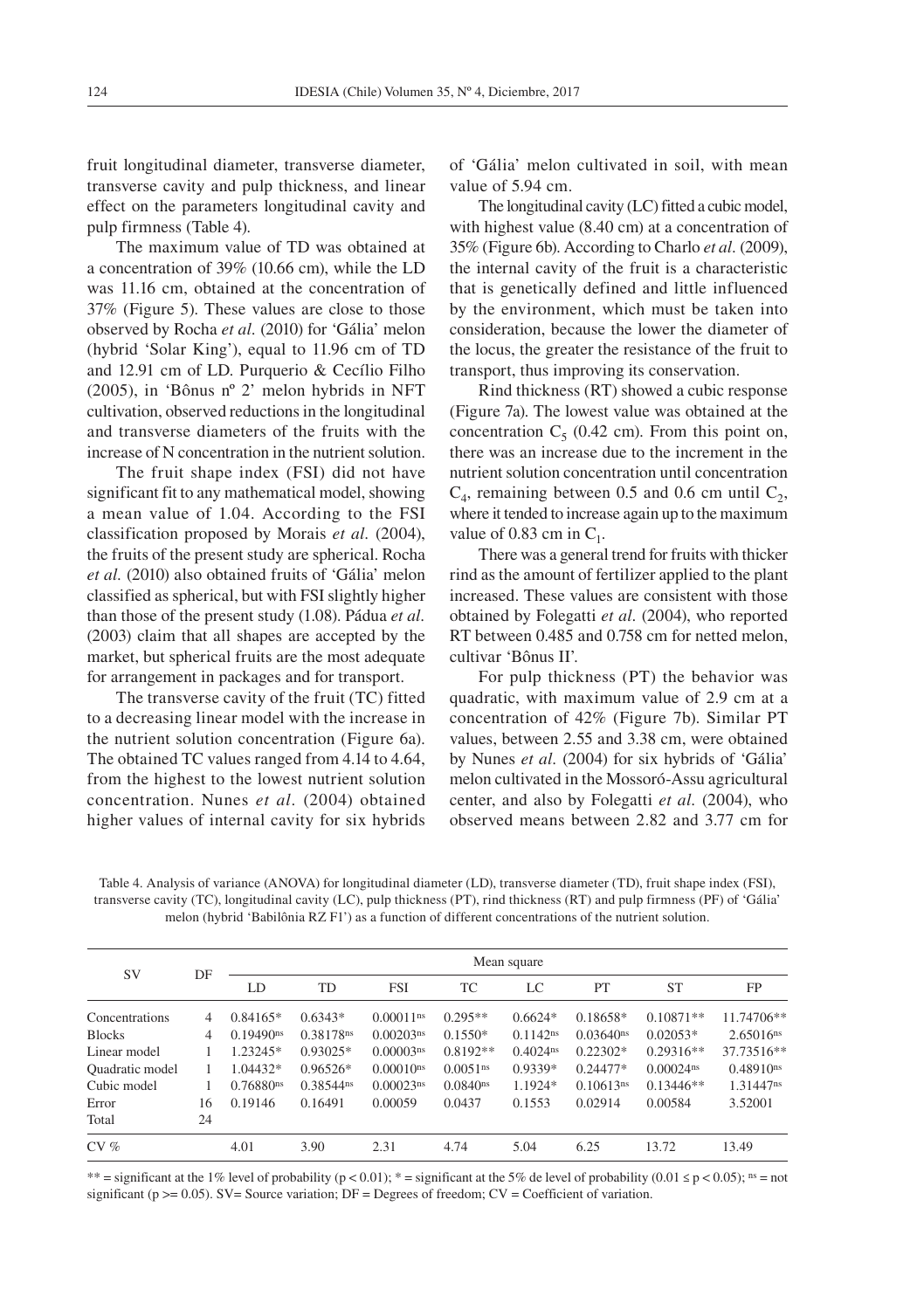

Figure 5. Transverse diameter (a) and longitudinal diameter (b) of the fruit as a function of the nutrient solution concentration.



Figure 6. Transverse cavity (a) and longitudinal cavity (b) of the fruit as a function of the nutrient solution concentration.



Figure 7. Rind thickness (a) and pulp thickness (b) of the fruit as a function of the nutrient solution concentration.

various irrigation depths and doses of potassium in the melon crop.

Morais *et al.* (2004), working with 'Gália' melon hybrids, observed pulp thickness varying from 3.07 to 3.92 cm. Purquerio & Cecílio Filho (2005) observed reduction of 6.9% in melon pulp thickness with the increment of N dose in the nutrient solution from 80 to 300 mg  $L^{-1}$ . According to Purquerio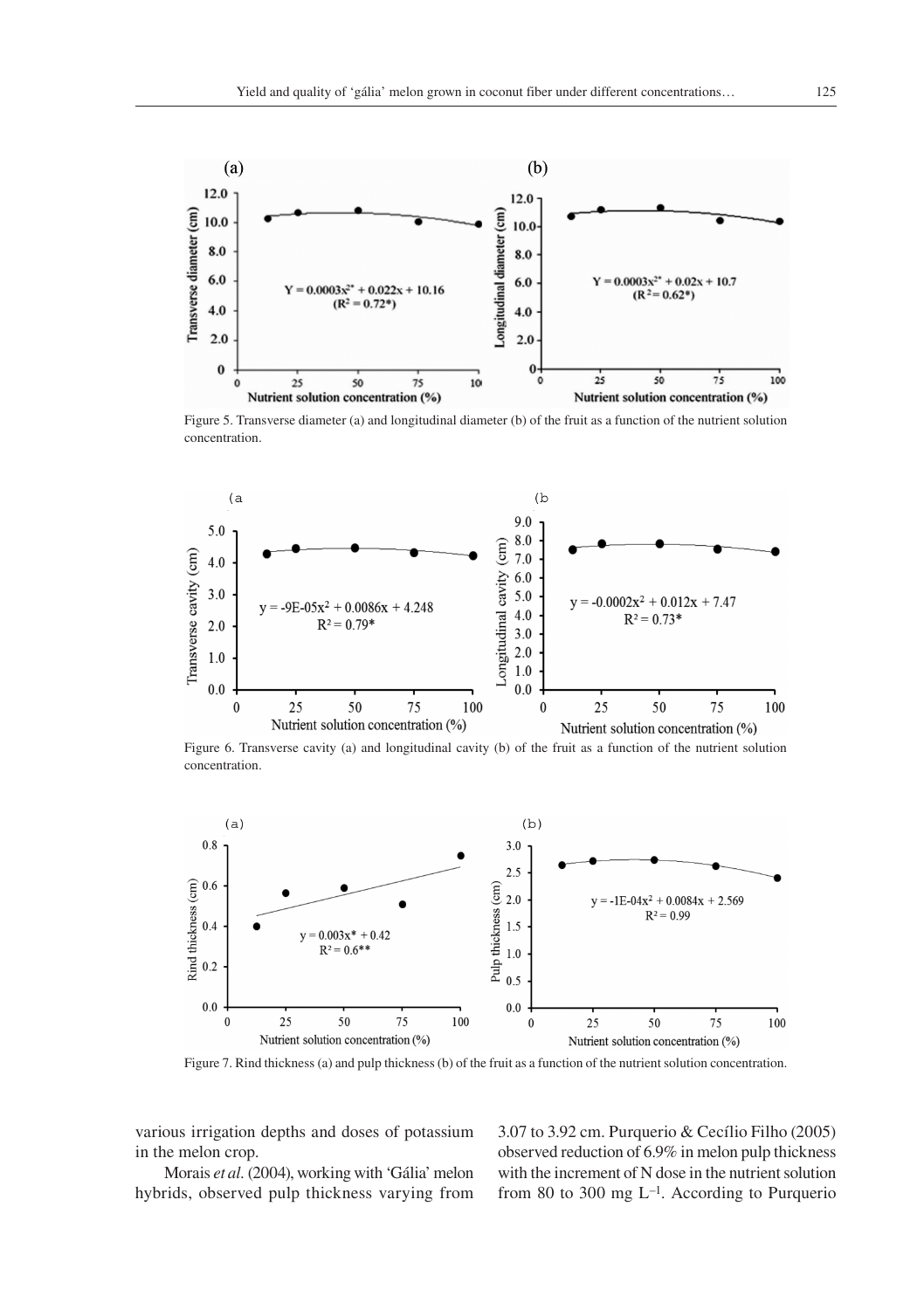*et al.* (2003), the reductions of TD, LD and PT are responsible for the reduction in fruit weight, and consequently yield, which also decreased with the increment in the N concentration in the solution.

Pulp firmness (PF) reduced linearly with the increment in the nutrient solution concentration (Figure 8). The highest value (15.23 N) was obtained for the concentration of 12.5% and the lowest (12.05 N) for 100%. These values are below the range of 22 N to 30 N recommended by Filgueiras *et al.* (2000) for 'Gália' melons intended for the external market. Folegatti *et al.* (2004) reported values of pulp firmness (PF) ranging from 4.45 to 17.51 N in the cultivation of 'Bônus II' netted melon. Pulp firmness is an important quality attribute, because firm fruits are more resistant to mechanical injuries during transport and commercialization. Fruits harvested with higher pulp firmness usually have greater conservation and post-harvest life (Tomaz *et al.*, 2009).

Table 5 shows the summary of the analysis of variance for soluble solids (SS), titratable acidity (TA), pulp pH (pH), total sugars (TSug) and maturation index (MI). There was significant effect of concentration only on pH. In the regression analysis, there was linear effect only on SS, pH and MI.

The content of soluble solids (SS) decreased linearly  $(p < 0.05)$  with the increment in nutrient solution concentration (Figure 9). The obtained values varied from 11.07 to 9.03 ºBrix, from the concentration of 12.5% to 100%, respectively. These values are below the minimum SS content, 12 ºBrix, recommended by Filgueiras *et al.* (2000) for 'Gália' melons intended for the external market. However,



Figure 8. Pulp firmness of the fruit as a function of the nutrient solution concentration.

these same authors emphasize that at least 9 ºBrix of soluble solids is established as minimum quality requisite for the melon crop.

These values are close to those obtained by Aroucha *et al.* (2009), who evaluated the quality and post-harvest potential of 'Gália' melon hybrids and obtained SS values from 10.95 to 12.28 ºBrix, and above the initial SS values reported by Morais *et al.* (2004), equal to 8.8, 8.9, 9.1 and 9.4 ºBrix for the 'Gália' melon hybrids 'Primal', 'Vicar', 'Total' and 'Solarking', respectively. According to Lester & Turley (1990), the selection of melon fruits by consumers first occurs based on their sugar content, which is considered as the main qualitative aspect, then on the aroma and color of the pulp, and lastly on their consistency or firmness.

Table 5. Summary of the analysis of variance for soluble solids (SS), titratable acidity (TA), pulp pH (pH), total sugars (TSug) and maturation index (MI) of 'Gália' melon, hybrid 'Babilônia RZ F1', as a function of different nutrient solution concentrations.

| <b>SV</b>       | DF | Mean square             |                         |                         |                         |                        |  |  |  |
|-----------------|----|-------------------------|-------------------------|-------------------------|-------------------------|------------------------|--|--|--|
|                 |    | SS                      | TA                      | pH                      | <b>TS</b>               | MI                     |  |  |  |
| Concentrations  | 4  | 3.68725ns               | $0.00097$ ns            | $0.10883*$              | $2.03220$ <sup>ns</sup> | 661.9806ns             |  |  |  |
| <b>Blocks</b>   | 4  | $1.40100$ <sup>ns</sup> | $0.00043$ <sup>ns</sup> | $0.04257$ <sup>ns</sup> | 1.96101 <sup>ns</sup>   | 217.24211ns            |  |  |  |
| Linear model    |    | 13.83380*               | $0.00111$ <sup>ns</sup> | $0.18666*$              | 3.72323ns               | 1567.89371*            |  |  |  |
| Quadratic model |    | $0.00129$ <sup>ns</sup> | 0.00019ns               | $0.05460$ <sup>ns</sup> | 4.08286ns               | 119.93061ns            |  |  |  |
| Cubic model     |    | $0.08820$ <sup>ns</sup> | $0.00050$ <sup>ns</sup> | $0.05346$ <sup>ns</sup> | $0.09031$ <sup>ns</sup> | 58.92426 <sup>ns</sup> |  |  |  |
| Error           | 20 | 2.202                   | 0.0004                  | 0.02774                 | 1.5307                  | 258.76679              |  |  |  |
| Total           | 24 |                         |                         |                         |                         |                        |  |  |  |
| $CV \%$         |    | 14.63                   | 14.58                   | 2.37                    | 12.11                   | 21.18                  |  |  |  |

\*\* = significant at the 1% level of probability (p < 0.01); \* = significant at the 5% de level of probability (0.01 ≤ p < 0.05); ns = not significant ( $p > = 0.05$ ). SV = Source variation; DF = Degrees of freedom; CV = Coefficient of variation.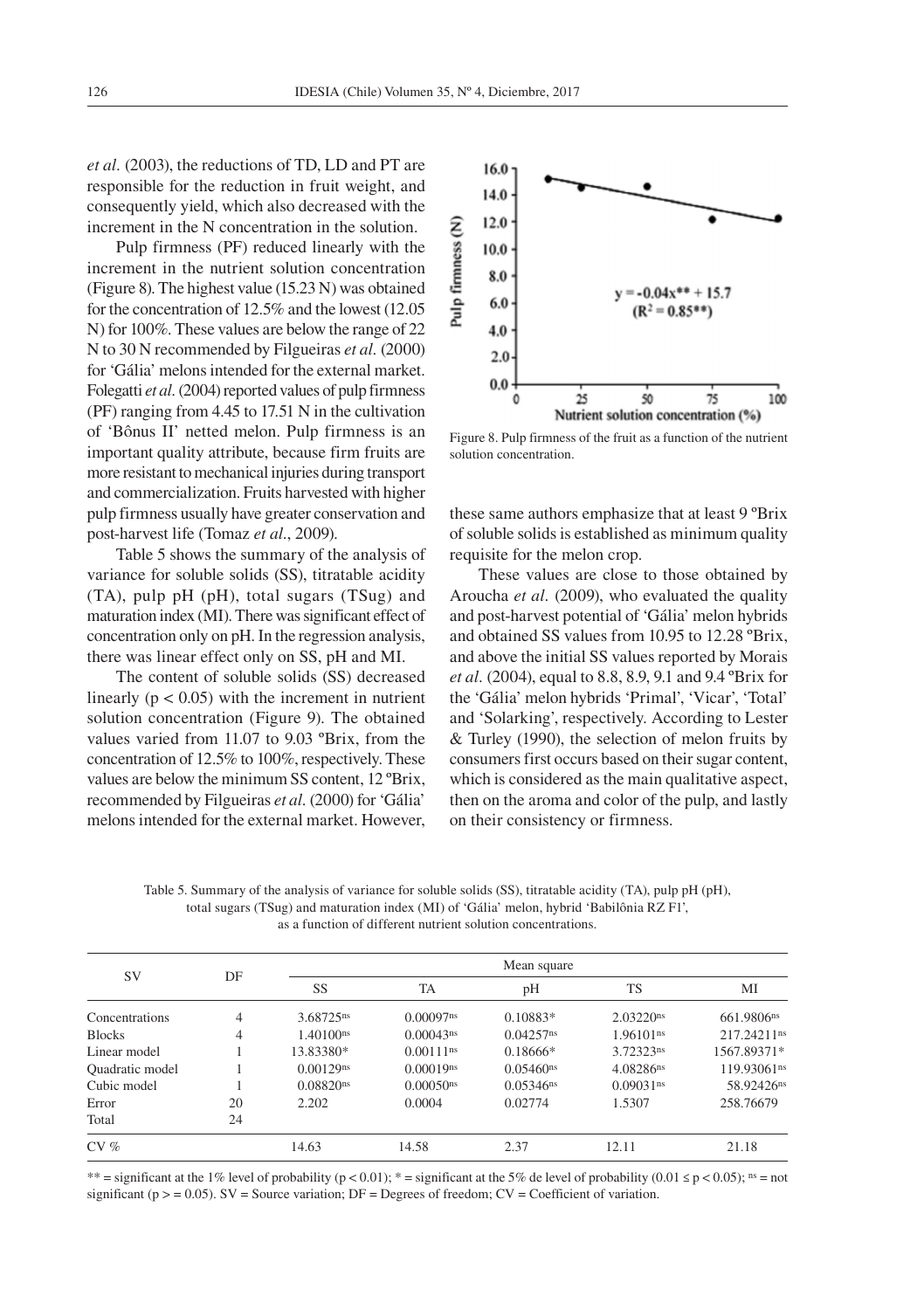

Figure 9. Content of soluble solids of the fruit as a function of the nutrient solution concentration.

The titratable acidity did not show significant fit to any mathematical model, exhibiting a mean value of 0.1375 g of citric acid per 100 mL of juice. A different behavior was reported by Purquerio and Cecílio Filho (2005), who observed that for the first and third fruits of the melon plant, hybrid 'Bônus nº 2', cultivated in NFT hydroponic system, acidity increased linearly with the increment of N in the nutrient solution, reaching 0.128 and 0.132 g of citric acid per 100 mL of juice, respectively.

Vargas *et al.* (2008) obtained from 0.09 to 0.13% citric acid for cultivars of netted melon. In most fruits acidity represents one of the main components of the flavor, because their acceptance depends on the balance between acids and sugars, and the preference is for high contents of these constituents. In melon, the variation in acidity levels has little meaning due to the low concentration, and the interference of acidity in the taste is not very representative (Morais *et al.*, 2009).

Pulp pH increased linearly with the increment in the concentration of nutrients (Figure 10), but the observed values showed small variation, from 6.92 to 7.15 from the lowest to the highest concentration. Morais *et al.* (2009) reported pulp pH results ranging from 6 to 7, close to those of the present study.

The data of total sugars did not fit to polynomial models. The mean value was 10.22%, which is above the mean values presented by Morais *et al.* (2009), equal to 7.7, 7.2, 8.7 and 7.5 for the 'Gália' melons 'Solar King', Cantaloupe 'Torreon', Charentais 'Aura Prince' and Orange flesh 'AF-1749', respectively.

The maturation index decreased linearly with the increment in the nutrient solution concentration

(Figure 11). The highest value (85.65) occurred at the concentration  $C_5$  (12.5%), while the lowest value (68.92) occurred at the concentration  $C_1$ (100%). Vargas *et al.* (2008) obtained maturation index from 69.17 to 126.00 for five cultivars of netted melon.

#### **Conclusions**

Mean fruit weight, longitudinal diameter and transverse diameter were quadratically influenced by the nutrient solution concentrations.

The concentration of 47% led to the highest value of mean fruit weight.

The increase in the nutrient solution concentration reduced by 11.8% the content of soluble solids of the fruit.



Figure 10. Fruit pulp pH as a function of the nutrient solution concentration.



Figure 11. Maturation index of the fruit as a function of the nutrient solution concentration.